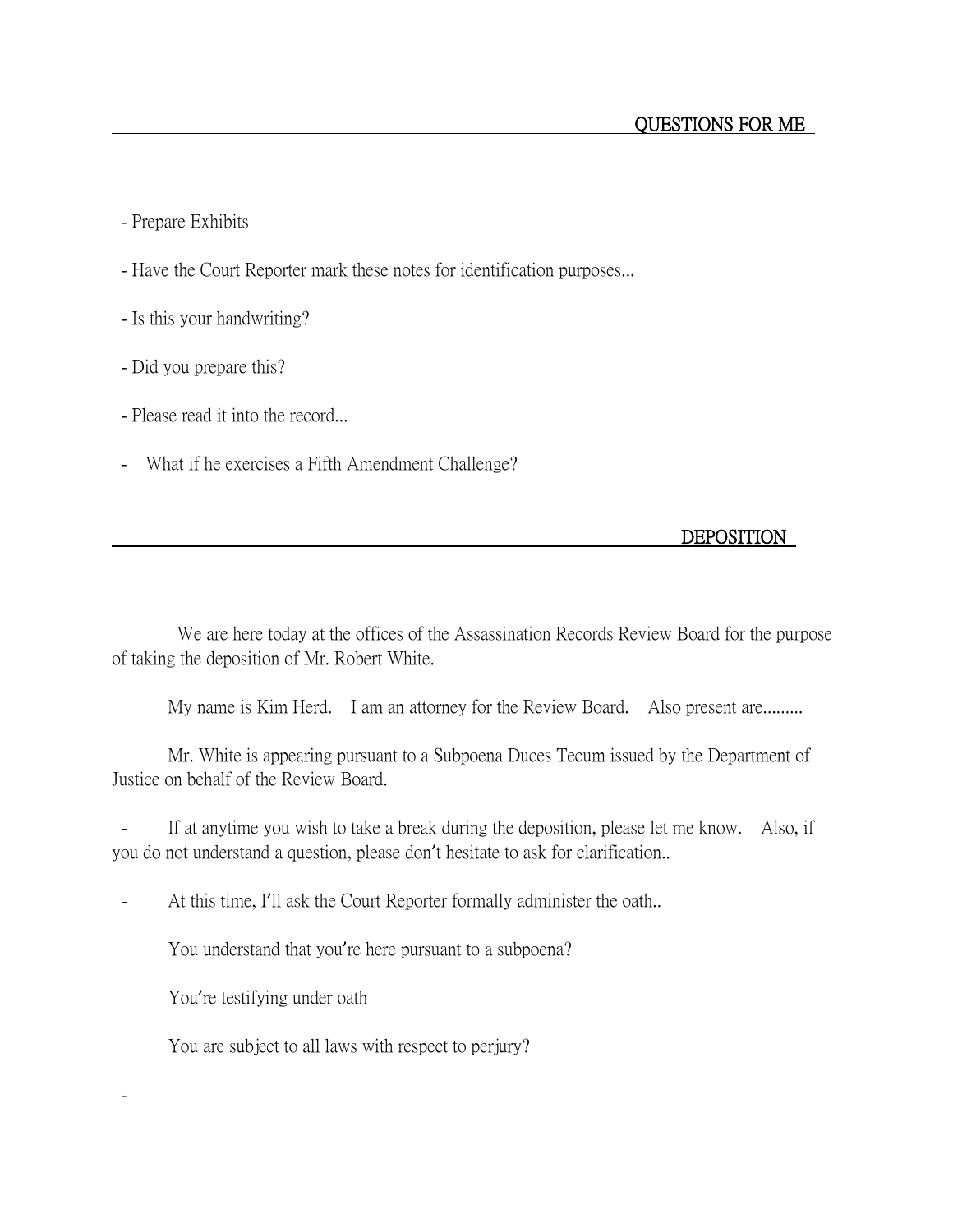# Background Questions

- Just a couple of background questions....
- Did you receive a copy of the subpoena ?
- From Whom?
- When?
- Age
	- Where do you currently reside?
- Where do you currently work?
- Brief description of your educational background?
- When start collecting?
- What sparked your interest?
- How did you start off collecting?
- What did you do with the items you collected?
- Where did you obtain these items?

#### Evelyn Lincoln - Background

- At some point, did you try to make contact with Evelyn Lincoln?

- When?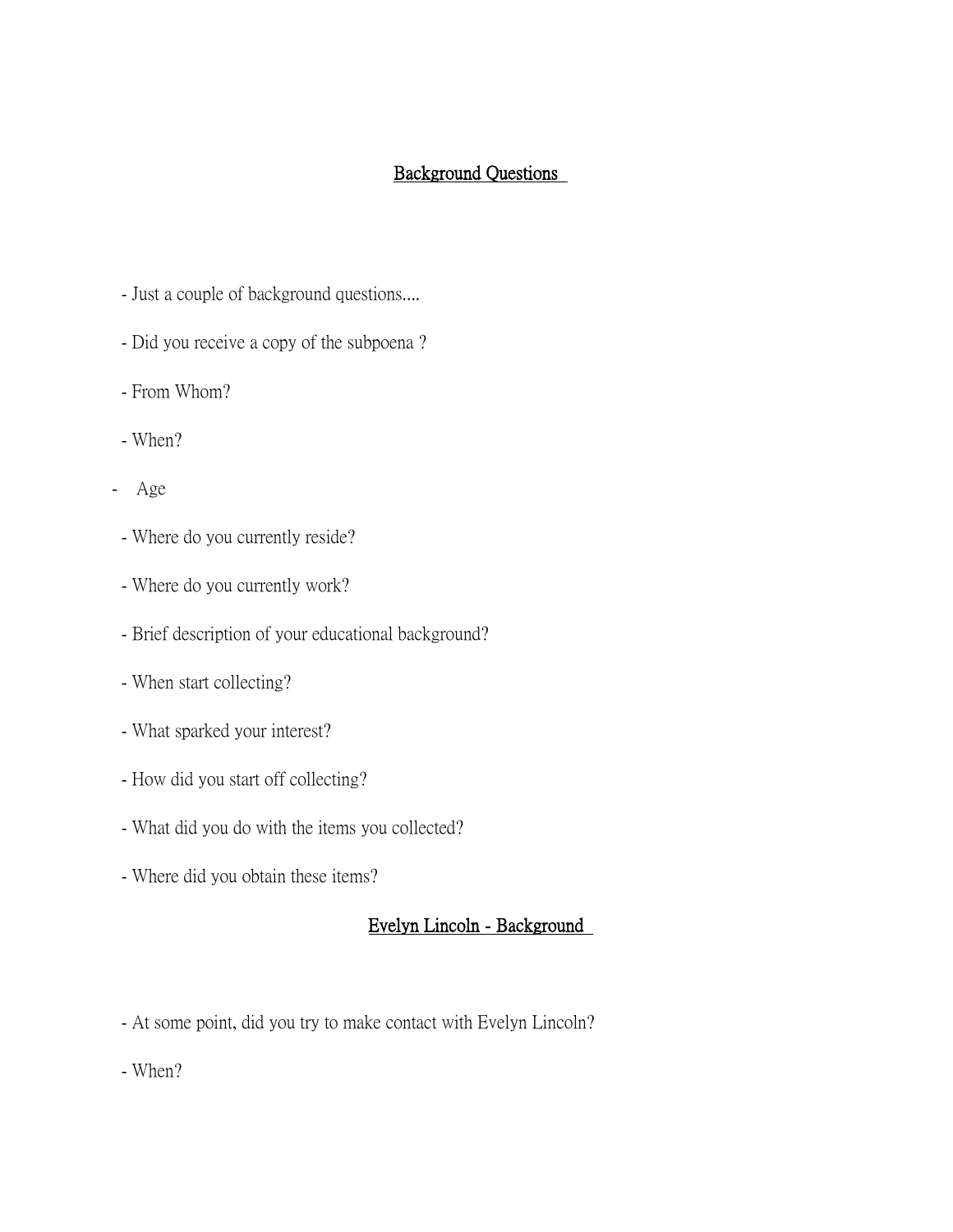- Why?

- Did you receive a reply from her?
- What was her reply?
- Did you try to contact her again?
- For what purpose?
- How often would you write to her?
- Did she ever write back?
- When did she write back, and what did she say?
- What did you do next?
- Continue to write to her?

- During the course of your conversation, did you ever mention any of the items you had, and ever ask her to authenticate them?

- How did you first bring this up?
- What was her response?
- List all the items you asked her to authenticate...
- Did you ever go to her home?
- While you were at her home, did she ever show you any JFK items?
- What did she show you?
- Did you ever ask her for any of these items?
- Did she ever give you anything?
- What did she give you?
- What did you do with these items?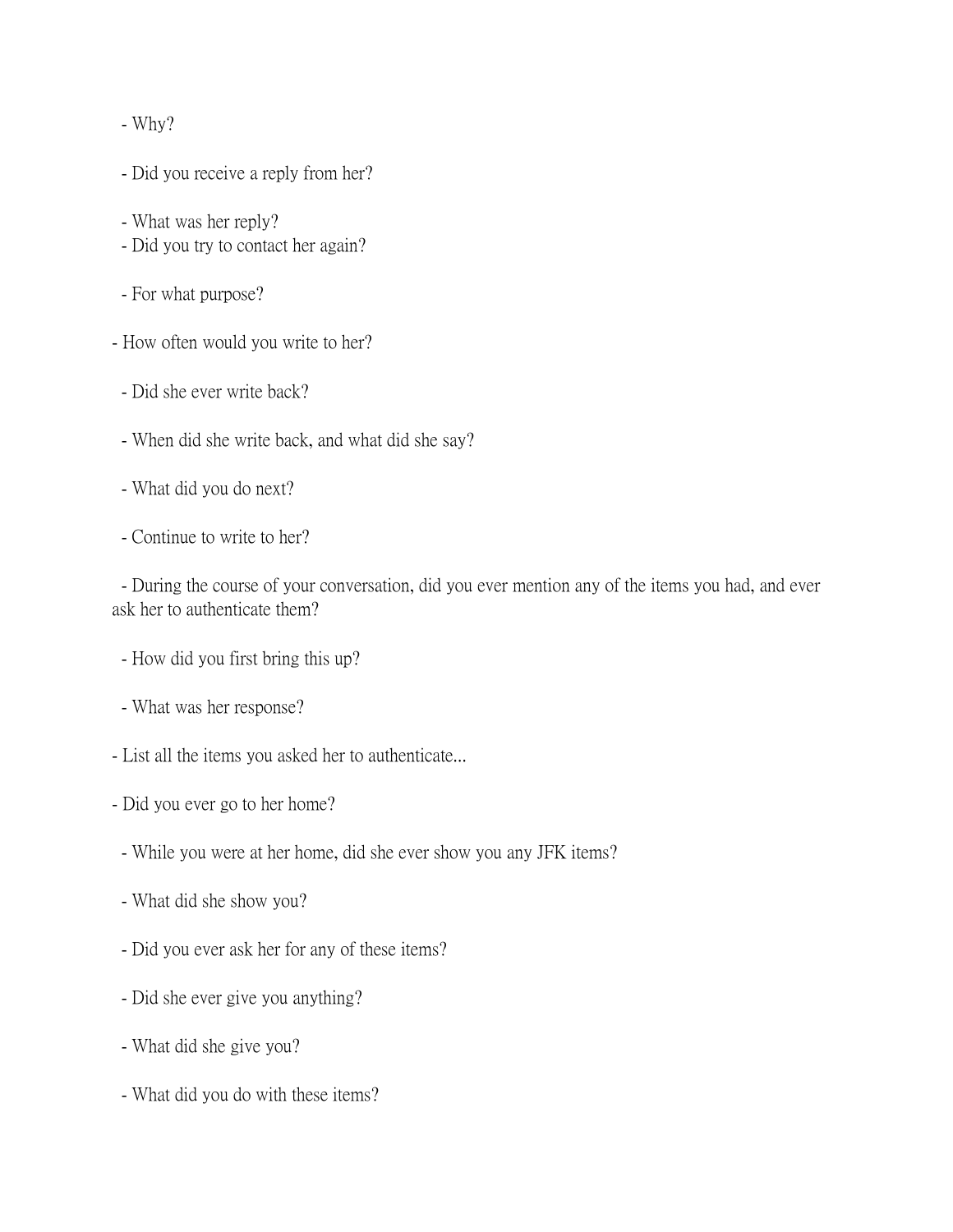- Did Evelyn or Harold Lincoln describe the origin of these records?

- Do you have any documentation to this effect?

- Ever any discussion or understanding about what you were to do with these items?

- Did you ever buy anything from Evelyn Lincoln during her life time?

- Go through each and every item you received from Evelyn Lincoln during her life time?

- provenance of each

Dictabelts - Origin? Logs?

- Did Ms. Lincoln ever introduce you to anyone else that had in any way been associated with the Kennedys?

- Who were these people?

- Did any of these individuals give you any of the items which you ever placed in your collection?

- What were these items?

- Did Ms. Lincoln ever talk to you about the assassination?

- "She had some strange ideas about Lyndon Johnson, but stated that she never spoke of or showed him any documents or evidence to support her ideas.

- Origin of dictabelts - what did Ms. Lincoln say with respect to the origin of the dictabelts?

- Did you ever buy anything from Evelyn Lincoln during her lifetime?

- How much did you pay for it?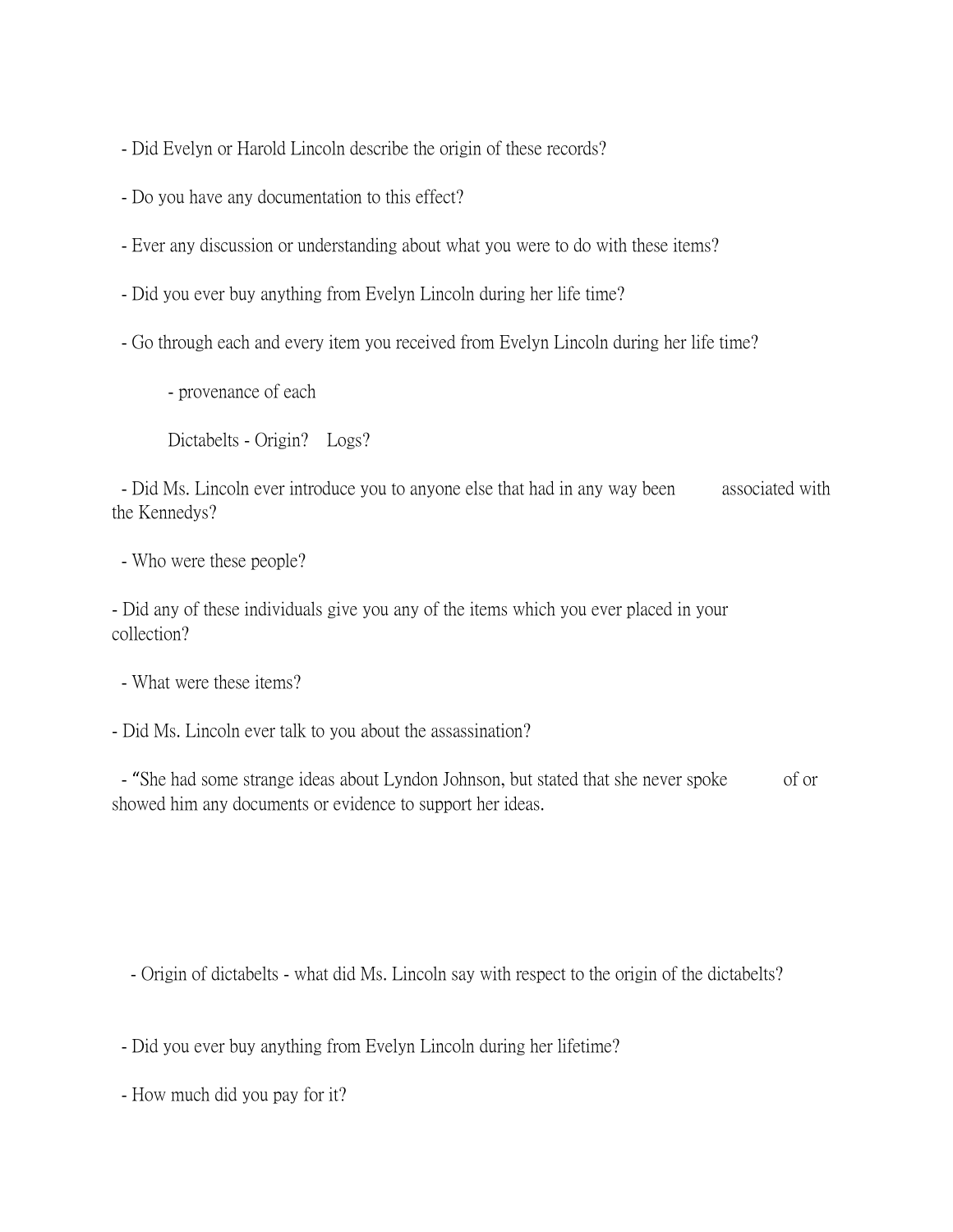- Did you ever show any thing to Evelyn Lincoln (that you had received from someone else) and ask her to authenticate it?

- Did you ever intervene and "assist Ms. Lincoln by acting as a buffer between her and other collectors and researchers that approached her regarding Kennedy?

- RE: Assassination-Related Materials
- Ask question Do you remember coming here and telling us that you didn't have Any assassination-related material. Now, you're telling us that you do?

#### Lincoln**'**s Estates

- First, I will talk about them jointly,
- When did you first see items that Evelyn Lincoln had left under her will?
- Did Harold Lincoln show you any of these items?

- - "Mr Lincoln showed White where the file cabinets were located in the Lincolns' apartment, but they were unable to open any of the combination locks that sealed the cabinets.

- Did Harold Lincoln give you any of these items? (Annapolis article - Harold gave him the Hermes briefcase and said - Evelyn would have wanted you to have this)

- Did you ever tell the Annapolis Quarterly that the items you received from Evelyn and Harold Lincoln represented 60 percent of your core collection?

- What did he show you?

- Did he ever write anything down for you?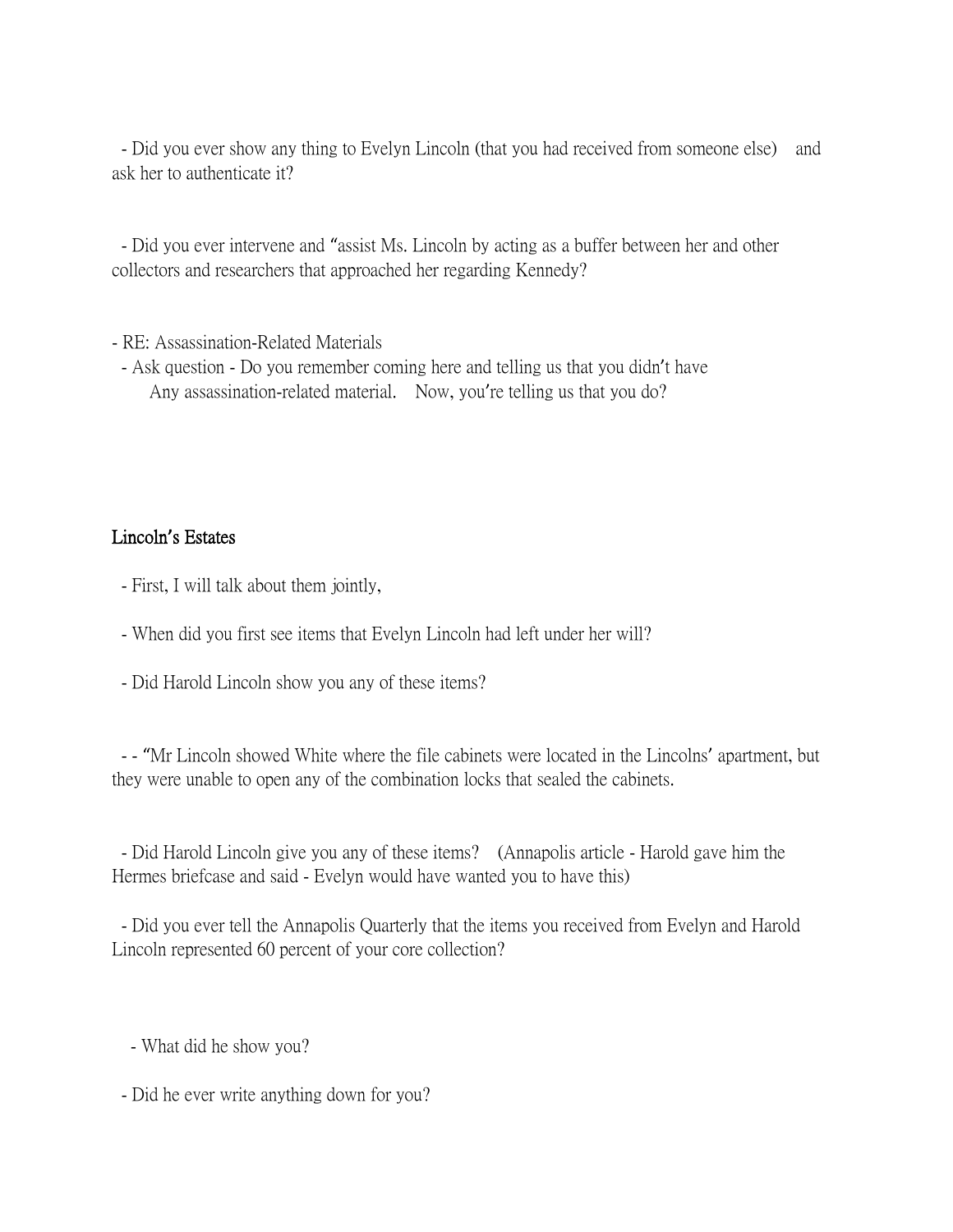- Where are these documents?

- When Harold Lincoln died, when did you first have access to the Lincoln's apartment?

- Did you tell Brian Rosen and Dave Montague that "Approximately two weeks after the funeral, Mr. White viewed the contents of all the trunks and file cabinets with Stephen Blakeslee and Frank McGuire for the purpose of creating an inventory and appraisal of the estate at Blakeslee's request.

- Describe in detail, how you did this inventory?
- What did Blakeslee have to say about this?
- How long did the inventory take?
- Were Blakeslee and McGuire present with you the entire time?
- Did you take notes?
- What did you do with these notes?

- "Forwarded the notes and blank stationary to Blakeslee, who created the final letter, inventory and appraisal

- White merely signed the papers at Blakeslee's request.
- Did you keep any copies of your notes?
- When you inventoried the trunks, how did you label them for purposes of your notes?
- Why do they appear differently here?

## - WHITE PROVIDED US WITH A LIST AND DESCRIPTIONS OF HE ITEMS HE

 RECEIVED FROM THE LINCOLN ESTATE< all of which are "memorabilia" unrelated to the assassination.

- When did you take possession of your file cabinets and trunks?
- What were the size of the file cabinets and trunks?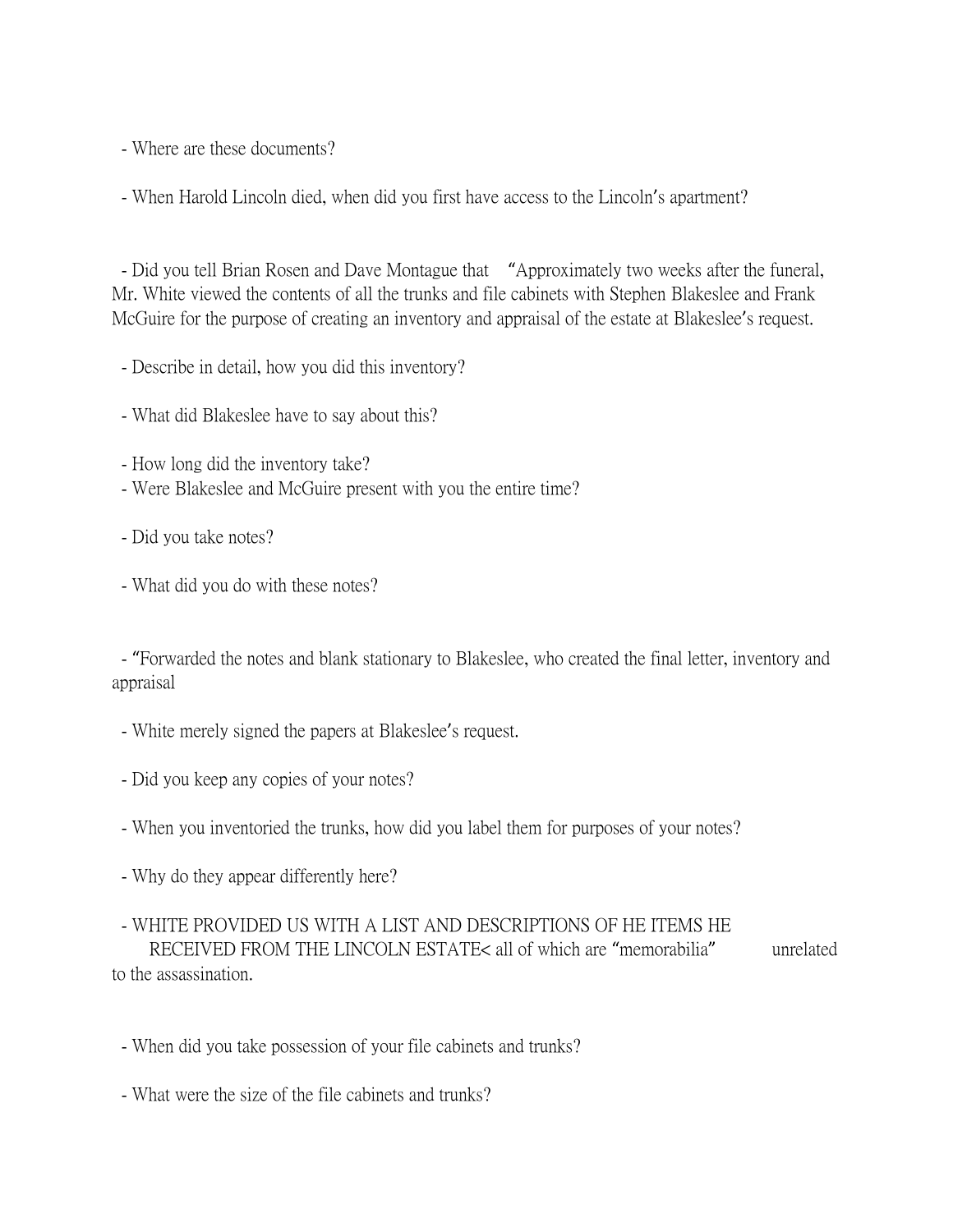- Describe the size of the others' file cabinets and trunks.

- Did you know Stephanie Kenyon? Did you assist her with her appraisal in any way?

- Describe the diaries you observed in the file cabinets?

- Day journals with red covers packed together in a single, average sized box.

- Any appointment books separate from day journals?

- What happened after you were done with the inventory?

- Ever go back to the Lincolns' apartment?

-

-

- What was your relationship with Stephen Blakeslee?

- Had you met him prior to the Lincoln's death?

-

- What if anything did you receive from Stephen Blakeslee after the deaths of Evelyn and Harold Lincoln?

- What items did you receive from Stephen Blakeslee?
- Did you prepare an inventory? (Have inventory marked for identification)
- Who asked you to prepare this inventory?
- Was your preparation of the inventory preceded by any meetings or conversations?

- how many?

- how many times did you meet with Mr. Blakeslee to discuss the inventory
- Did you personally go through each of the file cabinets?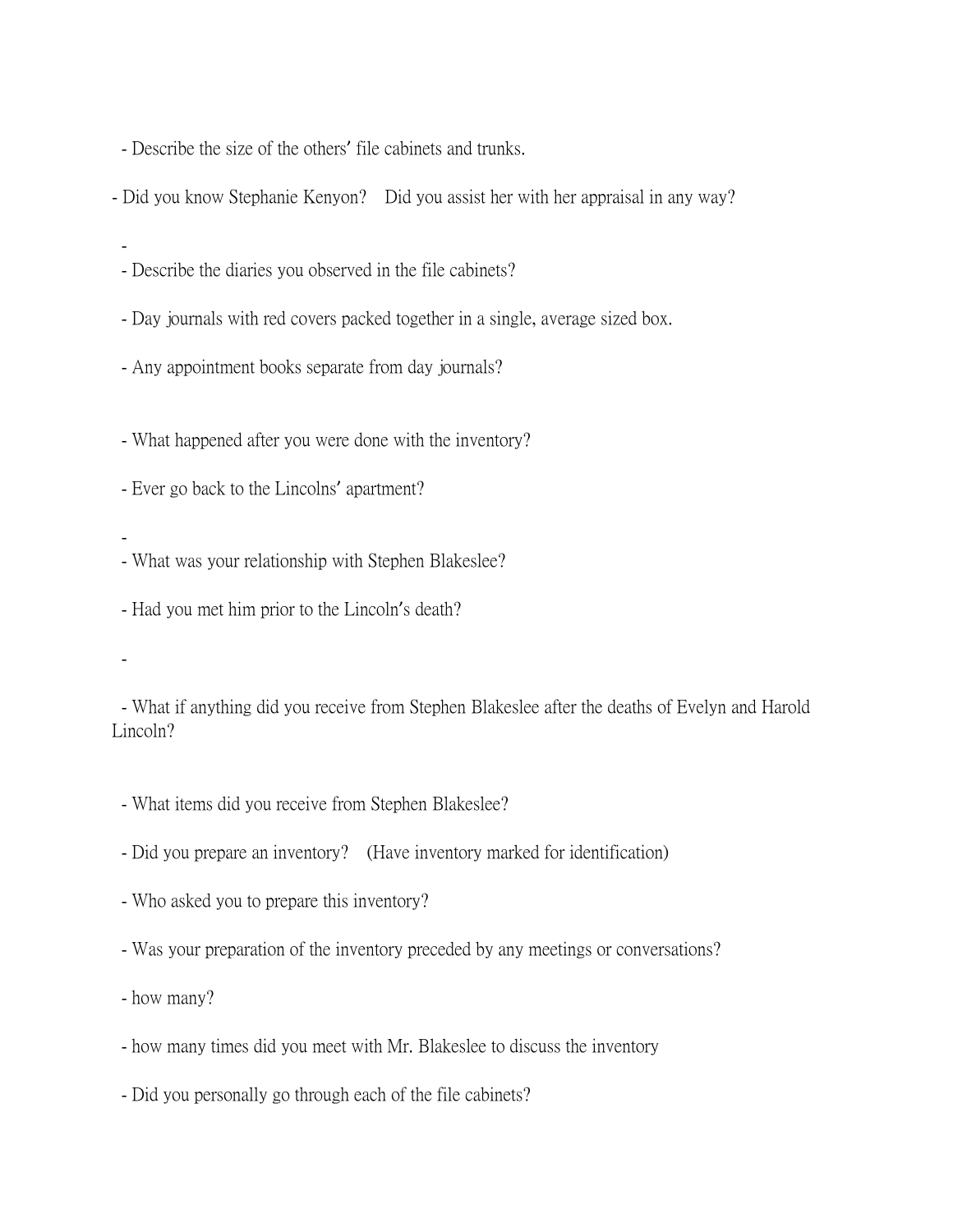- Who was present when you did this?
- Did you make notes when you did this?

GO THROUGH THE INVENTORY

#### Evelyn Lincoln Inventory

- What does this inventory represent?
- When did you prepare it?
- Are there other items that you received from Evelyn Lincoln that are not here?
- Go through line by line what is of interest to us on the inventory

- Is there anything you received from Evelyn Lincoln at any time - either before or after her death, that is not on here?

- How many items in total did you receive from Evelyn Lincoln - both during her lifetime and after her death?

- What?
- Where are these items now?

## EACH INDIVIDUAL ITEM UNDER THE INVENTORY

- Dictabelts in what condition did you receive them?
	- any transcripts of anything that was heard on these dictabelts?
	- Do you possess any logs or other records relevant to the dictabelts?
- Do you possess any documentation or records that accompanied the dictabelts?
- Do you possess any analog tapes of meetings that occurred in the White House or with JFK?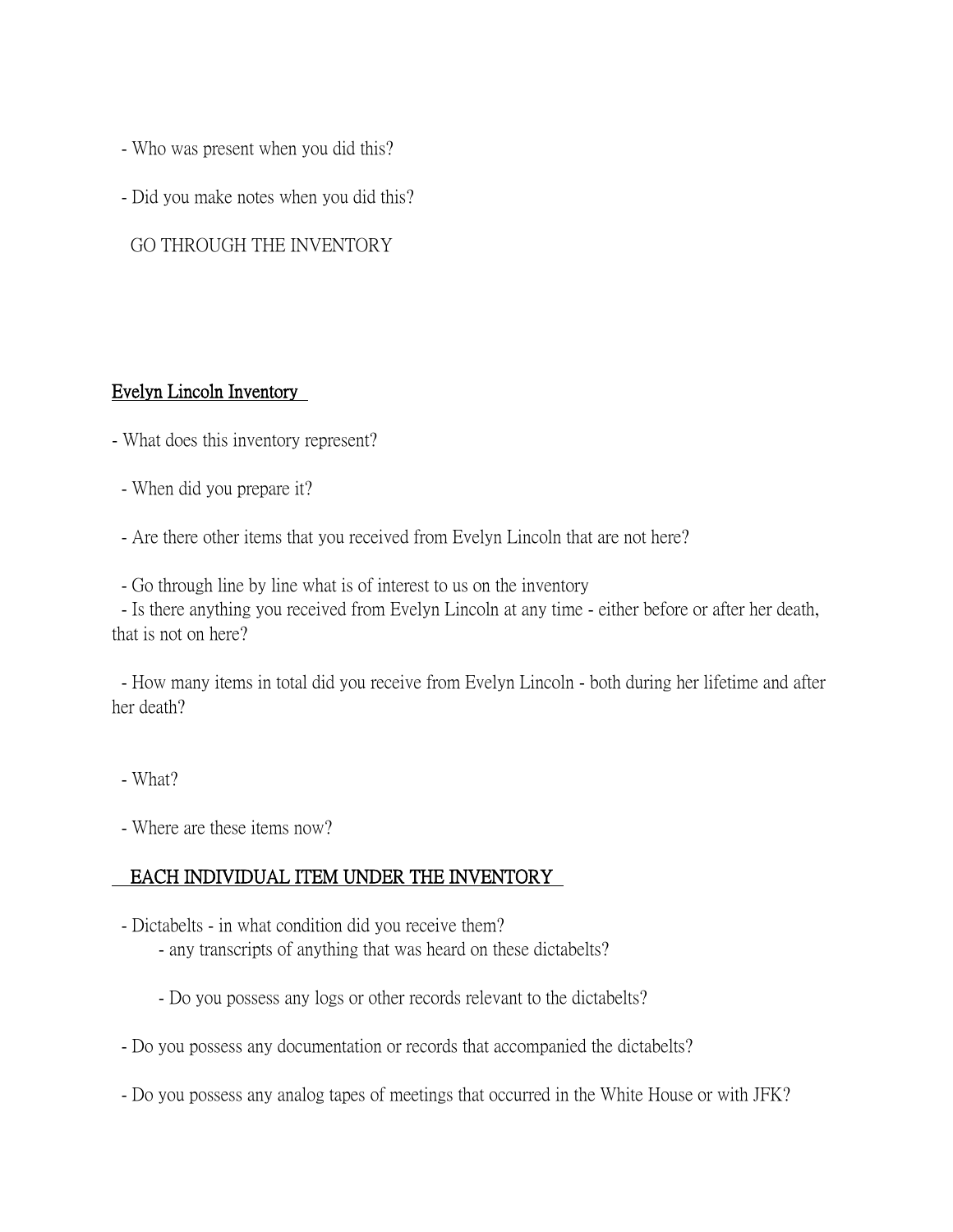- Any records or logs that relate to any analog tapes?

#### Court Proceedings Surrounding Lincoln Estates

- At what point did you feel it was necessary to file suit?

 - Do you have information regarding Maria Wray**'**s challenge to the authenticity of the documents?

- What were the terms of the agreement?
- Why did you believe Maria Wray took items to which you were entitled?
- What was your contact with the Wrays when they came to Maryland?

#### SUBPOENA

-

- Did you review the Request for Documents that was attached to the subpoena?

 - Did you make an effort to bring with you all of the documents that were requested in the subpoena?

- Have you brought those records and objects with you today?

- Go through each paragraph and ask about each item received..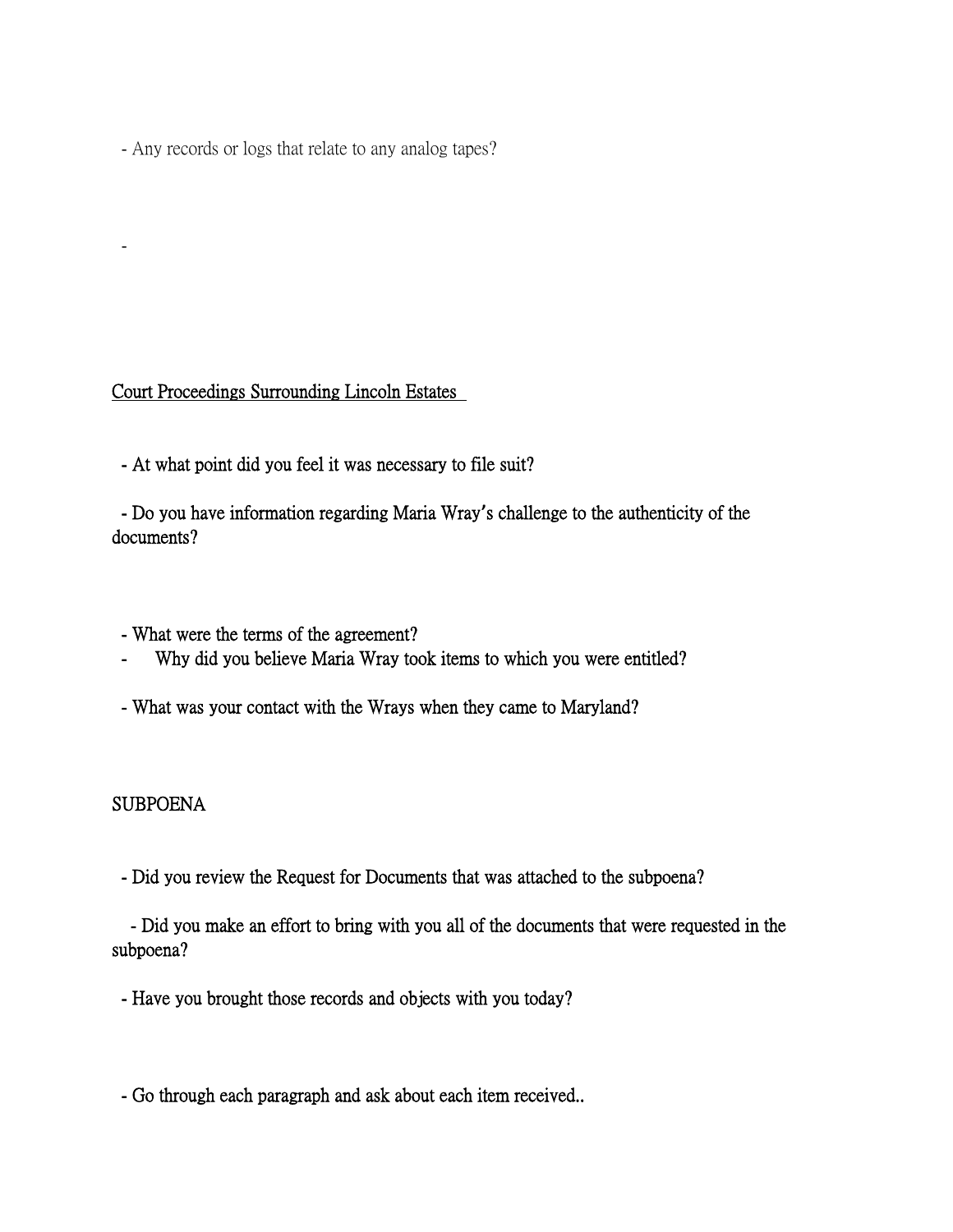- When did you receive this?
- What condition was it in?
- Who gave it to you?
- Any documentation accompanying the item?
- Has it been in your custody and control since then?
- Any other /

# CATEGORIES OF THE ROBERT L. WHITE COLLECTION

Further delineate what you mean by -

- Feature Items
- Letters
- Assassination-related material
- Miscellaneous trivia

## MEETING WITH BRIAN ROSEN AND DAV E MONTAGUE ON 4-10-97

-

# GENERAL QUESTIONS -

 - Did you ever offer to sell anything to the Kennedy Library that you had received from Mrs. Lincoln?